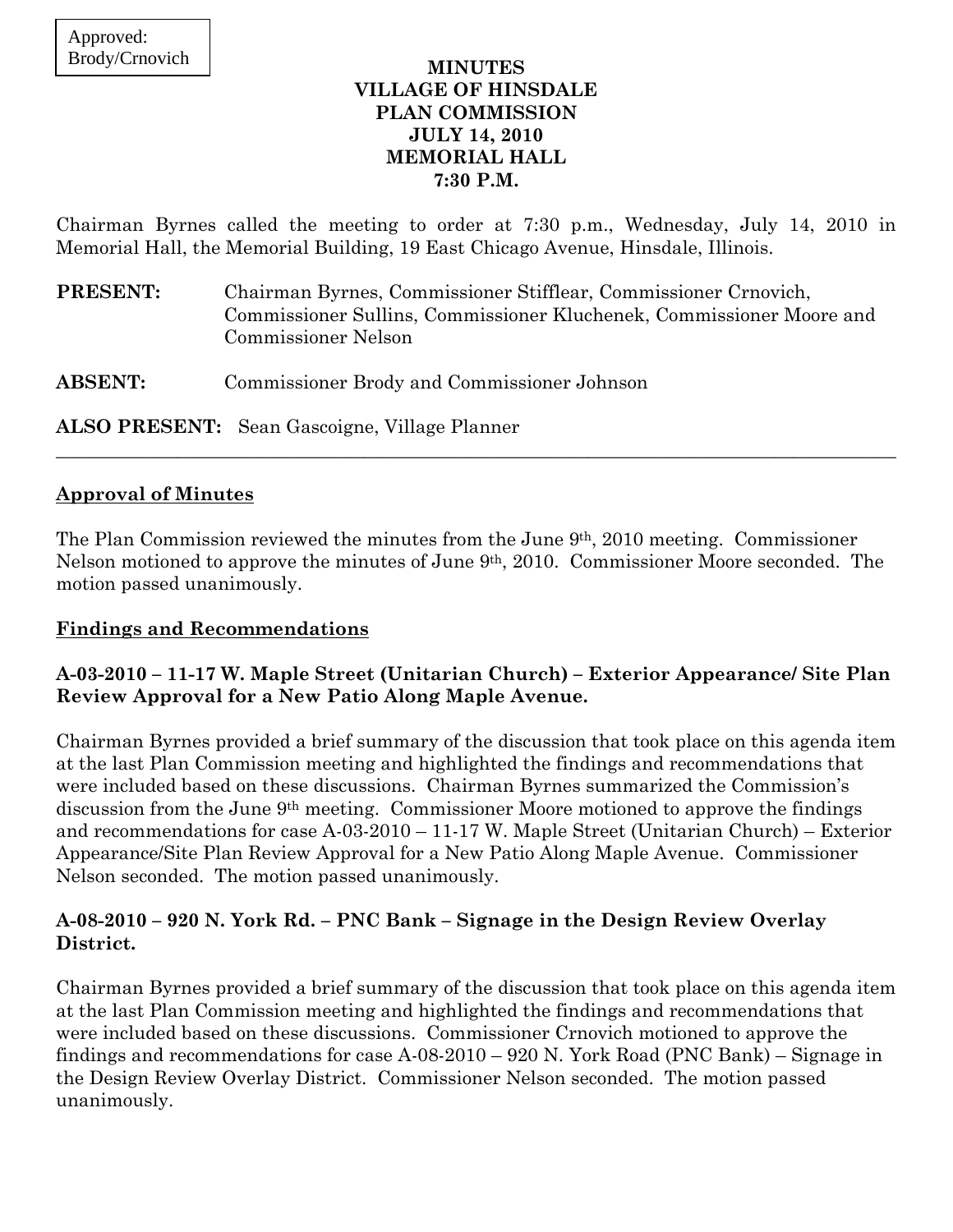## **Scheduling of Public Hearings**

## **A-13-2010 – John Weinberger/Continental Motors – Special Use Permit for a Planned Development and Exterior Appearance/Site Plan Review approval for Façade Improvements to the Existing Car Dealership.**

Chairman Byrnes stated the public hearing would be scheduled for September 8, 2010.

## **A-17-2010 – Village of Hinsdale - Text Amendment to Provide Limited Authority to the Village Board for Variations.**

Chairman Byrnes stated the public hearing would be scheduled for September 8, 2010.

# **Sign Permit Review**

# **48 S. Washington – M Homes Design – One Wall Sign**

Mr. Gascoigne state that the applicant was aware of the meeting and that it was the Plan Commission's discretion as to whether they wanted to continue without the applicant present. He then went on to explain why the sign was coming back in front of them even though it was technically approved as part of the Exterior Appearance approval on a previous date. Commissioner Kluchenek motioned for the approval of signage for 48 S. Washington Street – M Homes Design – One Wall Sign. Commissioner Nelson seconded. The motion passed unanimously.

# **Exterior Appearance/Site Plan Review**

# **18-20 E. First Street (Nabuki) – Peter Burdi – Façade Improvements for a New Restaurant**

Chairman Byrnes introduced the case and asked if the applicant was present. Peter Burdi, applicant and owner of the proposed restaurant, summarized the request. Commissioner Moore expressed some concerns that arose with IL Poggiolo regarding the exterior vestibule. Mr. Burdi indicated that conditions for this building were not the same as IL Poggiolo and that this site actually has a permanent indoor vestibule where patrons can gather. Discussion ensued regarding the specifics of the project and the materials proposed. Commissioner Moore confirmed the projection and clearance of the proposed awning with the project's architect who confirmed that the requirements were met in both aspects.

Commissioner Kluchenek motioned for the approval of Exterior Appearance for the Façade Improvements for a New Restaurant at 18- 20 E. First Street (Nabuki). Commissioner Nelson seconded. The motion passed unanimously.

Commissioner Stifflear motioned to disapprove the Site Plan for the Façade Improvements for a New Restaurant at 18- 20 E. First Street (Nabuki). Commissioner Kluchenek seconded. The motion failed unanimously and the site plan was approved.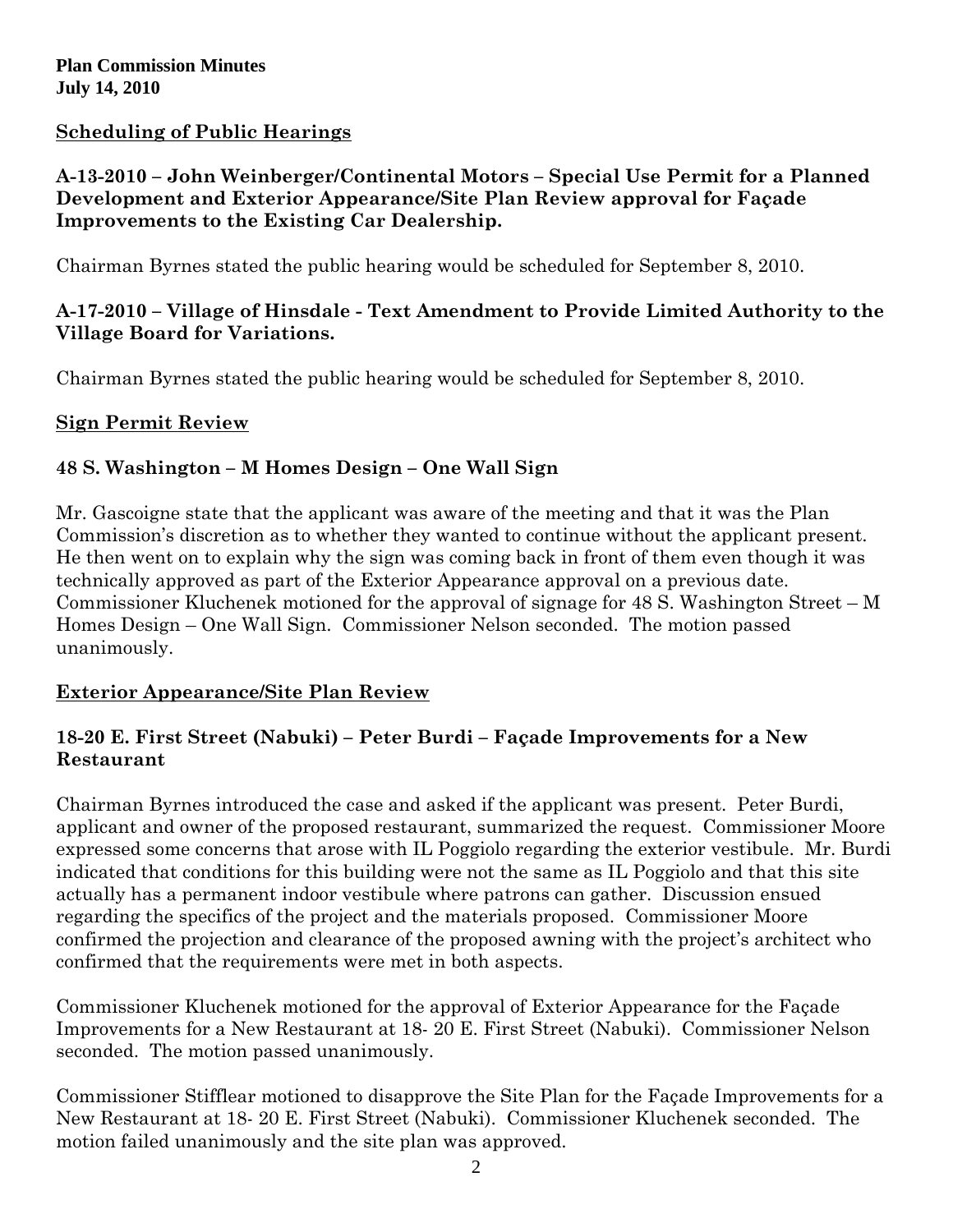#### **Plan Commission Minutes July 14, 2010 Public Hearings A-03-2010 – 11-17 W. Maple Street (Unitarian Church) – Special Use Permit for a Planned Development.**

Chairman Byrnes opened the public hearing for case A-03-2010. Chairman Byrnes summarized the request for the Commissioners and the audience and explained how the approvals for Exterior Appearance/Site Plan Review were separated from the request for a Special Use for a Planned Development. He confirmed that all the Commissioners that were not present for the public hearing in June had read the June 8th, 2010 transcript. All Commissioners confirmed they had. Charles Fischer RLA, Landscape Architect and member of the Unitarian Church introduced himself as representative for the Unitarian Church and further summarized the request. He then introduced David Lloyd, President of the Unitarian Church of Hinsdale, who addressed why the applicant chose to pursue the Planned Development rather than a Variation request.

Chairman Byrnes questioned what the plans for the religious education center were. Mr. Lloyd identified that Head Start was a long time tenant but due to budget cuts, they will have to move out. He indicated that they were looking for a similar type use to fill that vacancy because he understands the need for it to be non-profit use. He also indicated that the church was aware of the Special Use that Head Start was required to obtain and understood that any future tenant would also be required to obtain a Special Use approval.

Mr. Byrnes asked Mr. Lloyd if they had any plans to expand. Mr. Lloyd indicated that they had no desire at this time to expand any of the buildings. Chairman Byrnes identified other locations on the church's property where the landscape feature could be located without the need of a Planned Development or a Variation. Mr. Lloyd confirmed but indicated that they have several functions throughout the year that utilize other areas of the property and make the proposed location more ideal.

Commissioner Moore posed additional questions in regards to the exact location of the landscape feature, its proximity to the sidewalk and some of the materials to be used for it. Mr. Fischer responded to Commissioner Moore's concerns.

As a result of Mr. Fischer's response, Commissioner Moore expressed concern with drainage. Mr. Fischer responded and satisfied any concerns Commissioner Moore had.

Commissioner Crnovich questioned an alternative location and Mr. Lloyd and Mr. Fischer again identified why they would prefer the proposed location.

Bill Haarlow, resident and Chairman of the Zoning Board of Appeals, identified himself and stated that while he was the Chairman of the ZBA, he was not here in that capacity and was here as a resident. Mr. Haarlow identified his concerns with the applicant's request and expressed his objection to the request stating that the request being made at this time is not appropriate for the degree of work that is proposed to be completed. Mr. Haarlow then stated that his concerns and objections are based on the same reasons he provided in June and summarized what those reasons were.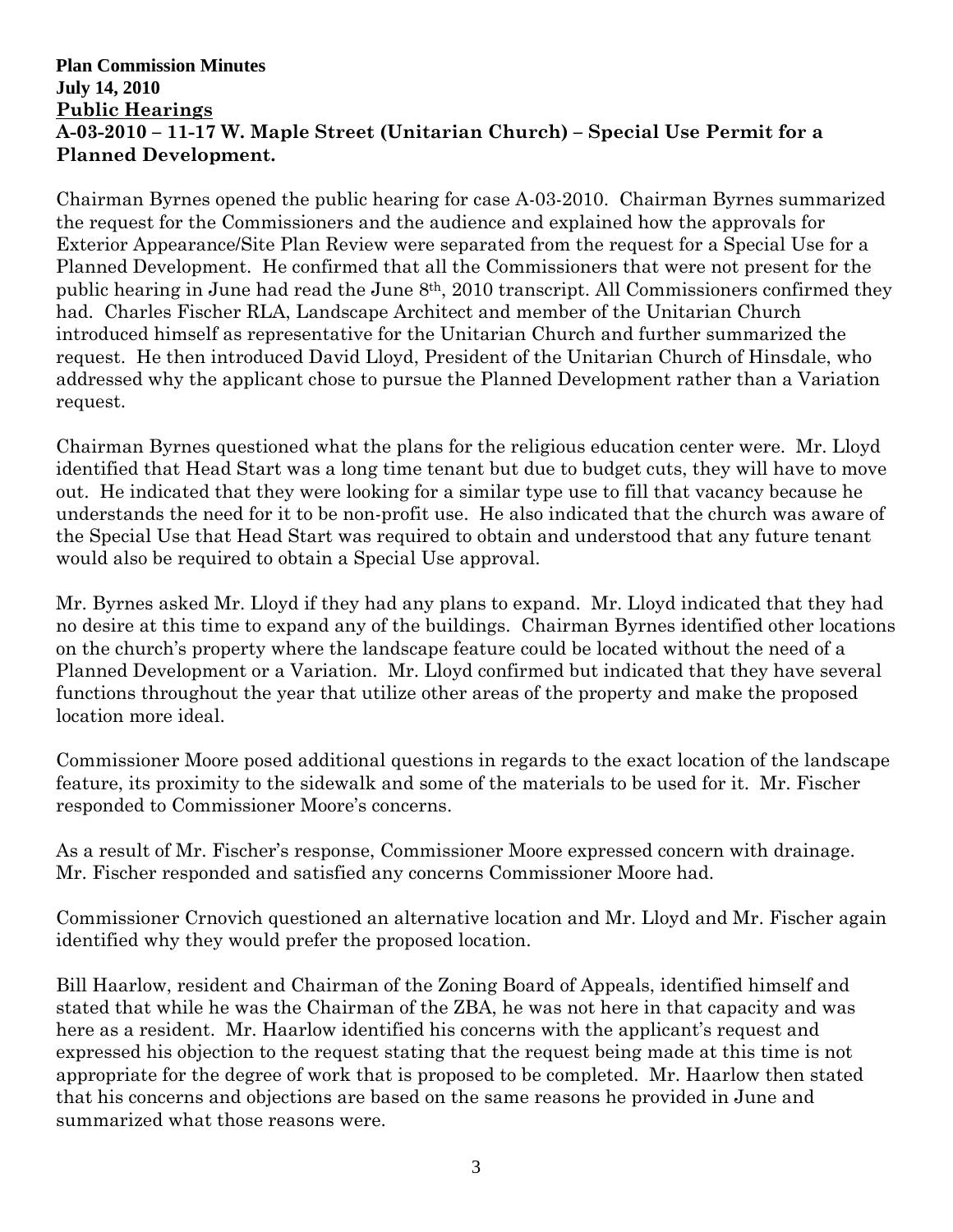#### **Plan Commission Minutes July 14, 2010**

Commissioner Kluchenek asked Mr. Haarlow how what was being requested would fit under the jurisdiction of the ZBA.

Mr. Haarlow indicated that this is a setback issue and that the ZBA would be the appropriate Commission to address setback issues.

Commissioner Kluchenek then asked if Mr. Haarlow felt that requests like these should have some jurisdictional overlap or if he felt the ZBA had exclusive jurisdiction over cases like these.

Mr. Haarlow indicated that it depended on the particular case, but in this instance he felt that specific sections of the code were being violated that would normally give the Plan Commission the jurisdiction to take action on the request.

Commissioner Kluchenek asked Village Planner Gascoigne whether the Plan Commission was the appropriate body and even had the jurisdiction to hear this case.

Mr. Gascoigne indicated that the applicant certainly has the right to request waivers such as these as part of a Planned Development, but it is the discretion of the Plan Commission as to whether or not the requested waivers are appropriate within the scope of the Planned Development proposal.

Commissioner Kluchenek indicated he is still trying to analyze who should have the jurisdiction to hear the request and whether the Plan Commission is able to hear it.

Chairman Byrnes acknowledged the points brought forward by Commissioner Kluchenek and Mr. Haarlow.

Commissioner Kluchenek generally questioned if anyone knew of a situation such as this where a Planned Development was approved retroactively to approve several existing conditions.

Discussion ensued and the Commissioners identified several other churches that were Planned Developments but that they could not think of any that did not do major renovations as part of the PD request.

The Commission discussed what they felt was the standard for a Planned Development request and were generally in agreement that the Unitarian Church had not satisfied what should be considered to request a PD.

Mr. Haarlow addressed some final thoughts before the Plan Commission deliberated.

Mr. Fischer offered additional thoughts on the conversation and indicated that he felt based on the request, the Commission does in fact have the authority to hear and vote on the request.

Commissioner Crnovich offered her thoughts on Planned Developments and indicated that she felt the request in front was more appropriate to be heard by the ZBA.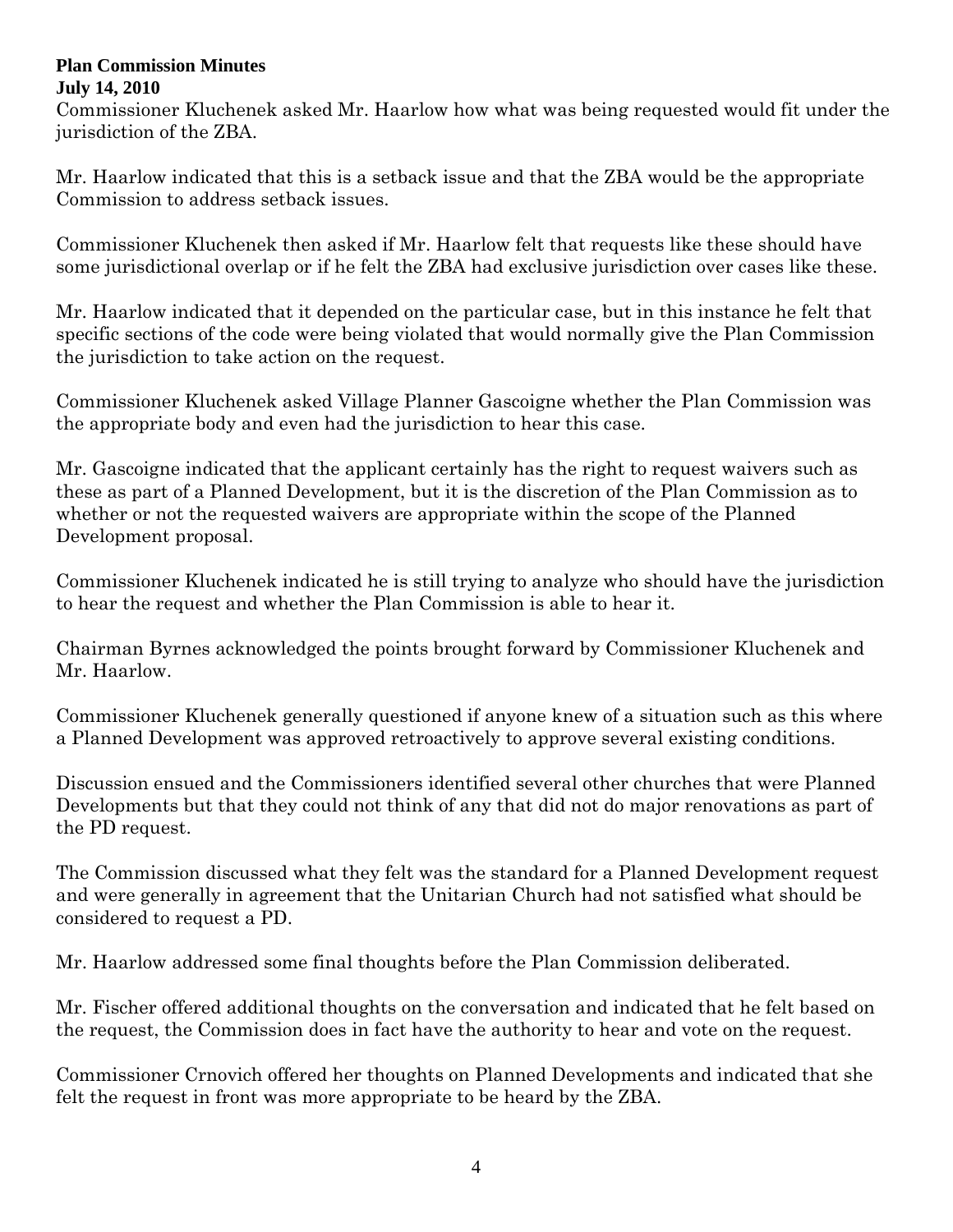#### **Plan Commission Minutes July 14, 2010**

Chairman Byrnes summarized his thoughts and generally agreed. He then opened the discussion up to the other Commissioners. Discussion ensued and the Commission generally agreed that the landscape feature was a beautiful addition to the church, but that the proposal currently being requested by the applicant does not merit a request for a Planned Development and should be heard by the Zoning Board of Appeals.

Mr. Fischer offered some final thoughts and thanked the Commission.

Chairman Byrnes asked if there was any additional business to discuss.

Mr. Gascoigne indicated that either the applicant had to formally withdraw the application or that a vote needed to be made.

Chairman Byrnes explained that he felt that the Plan Commission did not have the appropriate jurisdiction to take a vote. Other Commissioners also questioned this and identified that they felt they did not have the appropriate jurisdiction as the request did not meet the definition of a Planned Development set forth in Section 12-206.

Mr. Gascoigne indicated that while the Plan Commission may agree that the request does not merit a Planned Development, they may certainly use their discretion to recommend for the denial of the project on that basis, but that he felt they still needed to take a vote. He explained that he would be happy to get a position from the Village's attorney if that was the direction provided. He went on to state that the applicant had legally filed an application for the Planned Development and while the Plan Commission may feel justified in their position as to whether the standards have been met for a Planned Development or not, it is a subjective set of standards and their position should be memorialized in a vote and used to recommend the denial of the request if that is the recommended path.

Discussion ensued regarding the options the applicant had and whether a vote was necessary if the applicant chose to withdraw the application.

Mr. Gascoigne confirmed that if the application was withdrawn a vote was not necessary, but a decision by the church to pursue the PD after the withdrawal would result in them starting over from square one.

Mr. Lloyd offered his position and indicated that while it seemed unanimous amongst the Commission that this request was not an appropriate Plan Development, there was a Planned Development application submitted and that he felt they certainly had the jurisdiction to vote on the matter even if the vote was "no". He then identified that based on the circumstances that that was his preferred choice rather than withdrawing the application.

Discussion ensued and the Commission deliberated. Commissioners Moore and Nelson identified their comfort in taking a vote and Chairman Byrnes indicated that in an effort to keep things moving, he would ask for a motion.